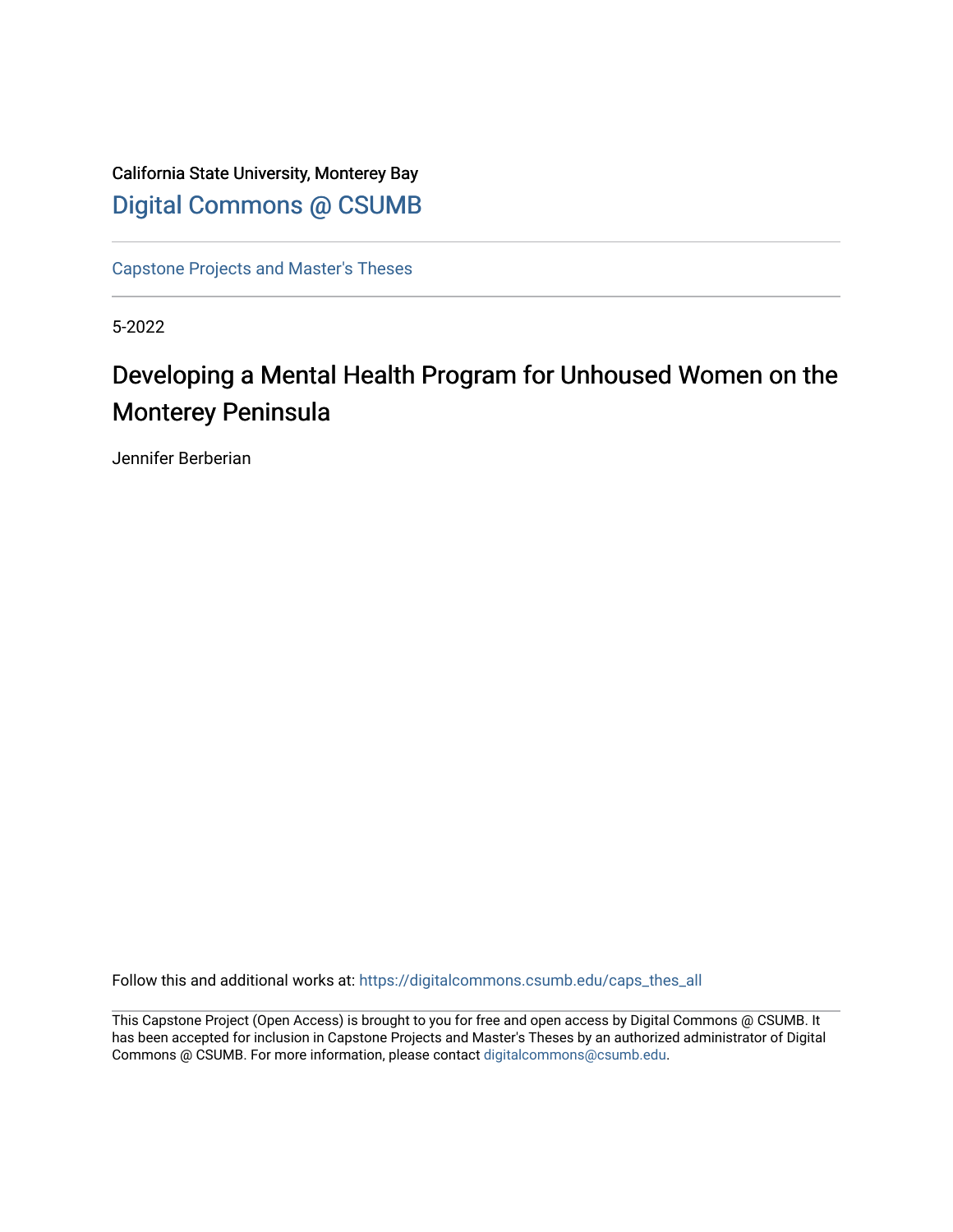## Developing a Mental Health Program for Unhoused Women on the Monterey Peninsula

Gathering for Women

Mentor: Staci Alziebler-Perkins

Collaborative Health & Human Services

Department of Health Human Services and Public Policy

California State University, Monterey Bay

By: Jennifer Berberian

May 13, 2022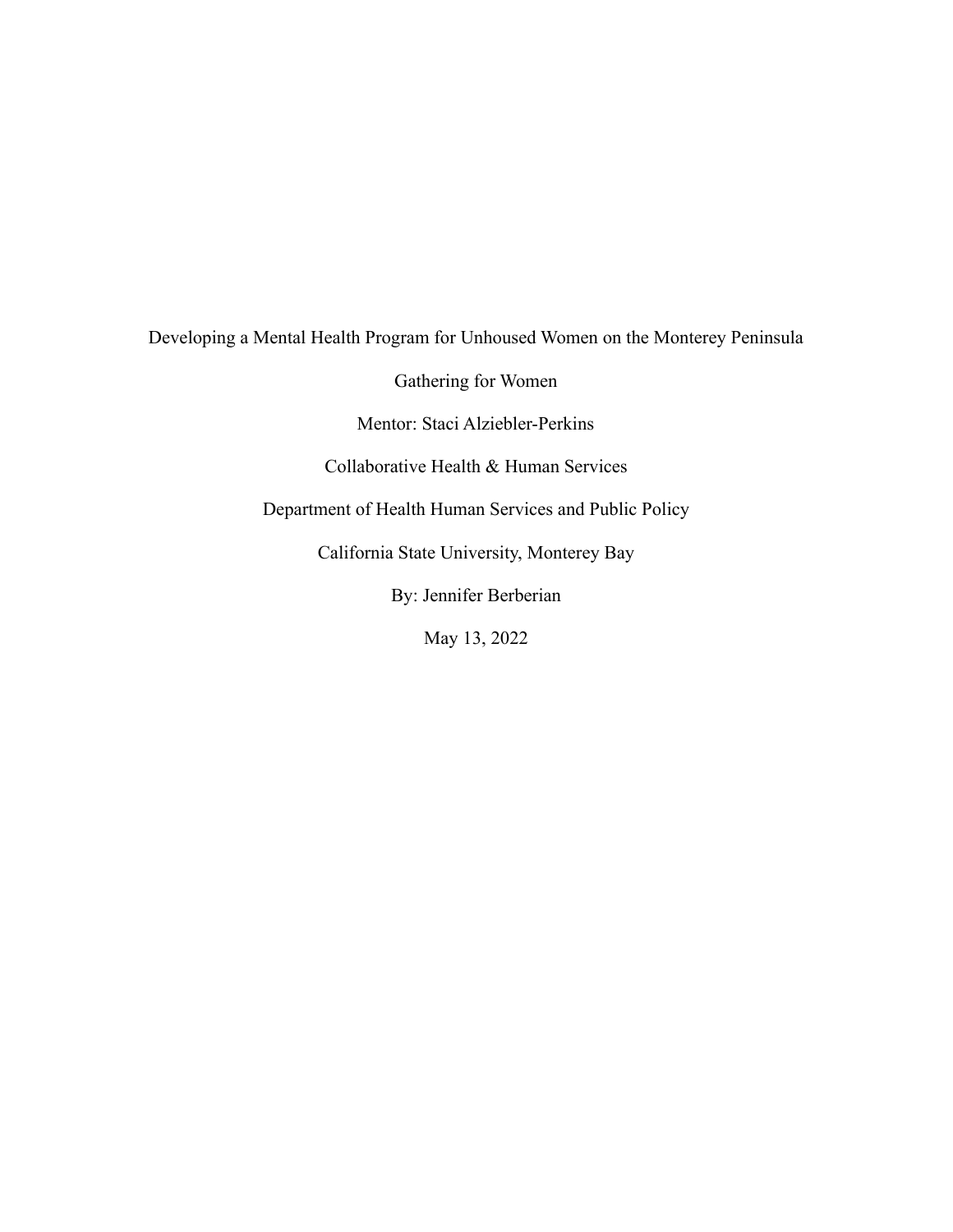## **Abstract**

Gathering for Women of Monterey provides resources for women facing homelessness. Often, severe mental illness prevents unhoused women from seeking, obtaining, and sustaining permanent housing. This capstone aimed to bring a mental health clinician to Gathering for Women's day center. Letters requesting mental health professionals to offer services at Gathering for Women were sent out to 23 mental health agencies and providers in the Monterey area to recruit a mental health provider to offer counseling to guests once weekly. The objective was for the Gathering for Women to provide an array of services that would be beneficial to the guests and that offering these services at the Gathering for Women would make it easier for the women to receive mental health treatment.

Keywords: Mental Health, Unhoused Women, Monterey Peninsula, Housing Barriers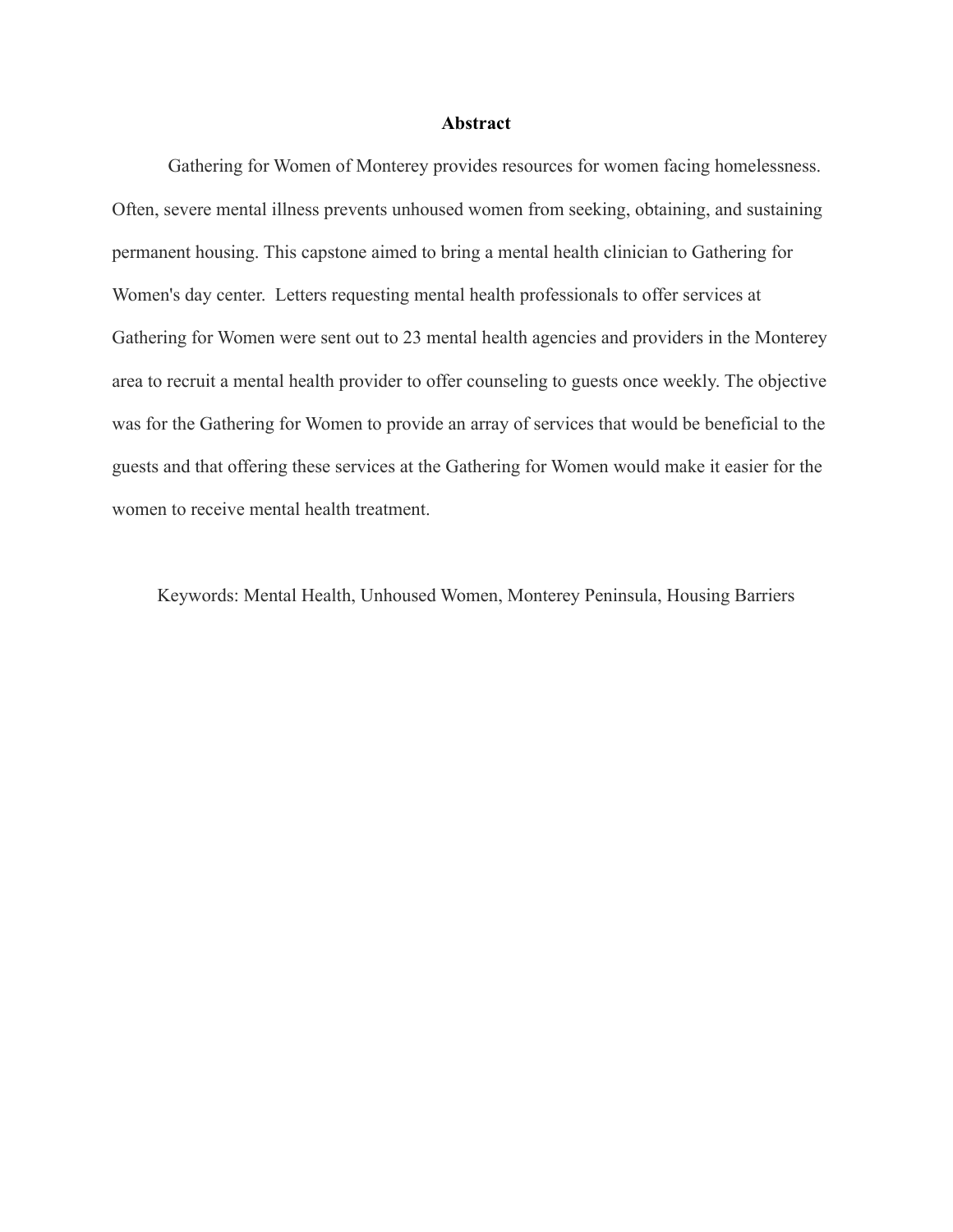## **Developing a Mental Health Program for Unhoused Women on the Monterey Peninsula Agency & Communities Served**

Gathering for Women (GFW) is a day center that serves the unhoused women on the Monterey Peninsula. GFW offers daily meals, case management, showers, clothing closets, and personal hygiene products. The mission of GFW is to provide homeless women on the Monterey Peninsula with supportive resources and a caring community.

Most of the women who come to GFW for services lack permanent housing. Many of them sleep in their cars or tents. GFW collaborates with many other agencies on the Monterey Peninsula that support the unhoused people who reside there. Other supportive agencies include the Monterey Police Department, Community Hospital of the Monterey Peninsula, Monterey County Food Bank, Interim, and the Community Action Partnership.

## **Problem Description**

Many women who frequent the Gathering for Women have untreated mental health issues. Some unhoused women on the Monterey Peninsula have mental health illnesses preventing them from obtaining permanent housing. These guests would benefit from mental health resources and a mental health provider that offers individual counseling at the day center weekly. Untreated mental health issues are a barrier to obtaining permanent housing for the women. When their mental health is so depleted, it is nearly impossible to do all the footwork that finding and securing permanent housing takes. Providing mental health services may help the women improve their mental health issues so that they can find and secure permanent housing.

The goal is to make mental health services more available for the women who come to Gathering for Women. This project aims to offer onsite mental health services for the women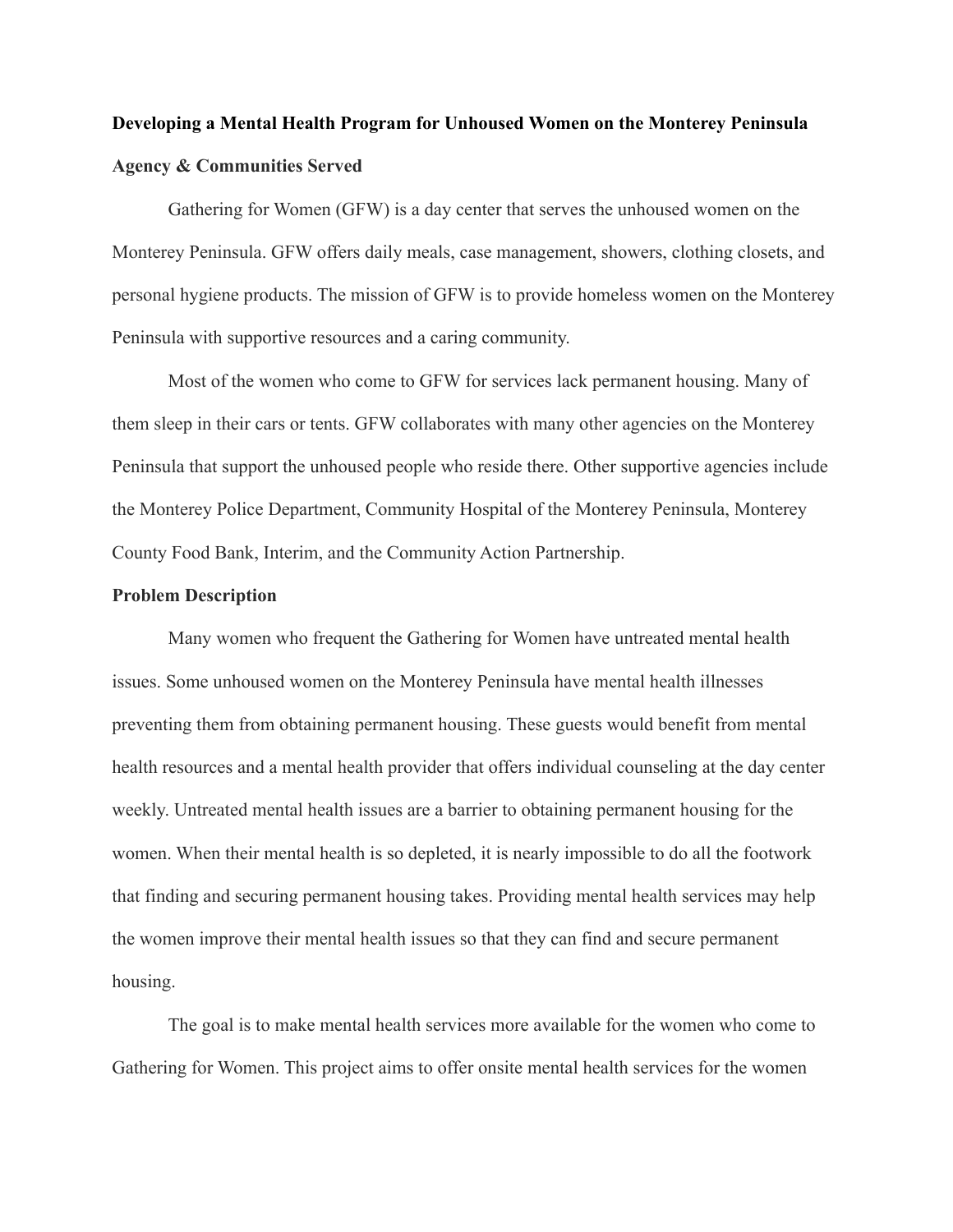who come to Gathering for Women. The guests would have a mental health provider to speak with weekly.. The benefits of mental health counseling and resources can be life-changing for the women at GFW. When the women work on healing their minds, they can be free from the mental issues that corrupt their daily lives. Having a mental health provider come to the GFW weekly will make it easier for the women to access mental health services. The agency will be helping the women with one of the main barriers that keep them from being housed.

## **Contributing Factors**

## **Stress**

Being homeless is stressful. In addition to the stress from being unhoused, individuals who experience homelessness are prone to additional stressors that lead to mental illness. These stressors include fear of physical, sexual, or emotional assault, isolation, damaged relationships, poverty, and food insecurity (Fitzpatrick, 2016). Unhoused individuals have higher rates of being victims of assault and witnessing assaults on other unhoused individuals (Lee et al., 2017). Experiencing these acts of violence leaves unhoused individuals with anxiety and fear for their safety and the safety of those around them. Living in a constant state of worry and fear can cause damage to a person and potentially lead to mental health problems.

## **Trauma**

Not having stable housing is traumatic. Those who experience homelessness face daily challenges that are traumatic for them. They may lose all their belongings or have to adjust to sleeping outside or in a crowded shelter. According to the Substance Abuse and Mental Health Service Administration (SAMHSA) unhoused women may have trauma that comes from psychological, physical, or sexual abuse (SAMHSA, 2021). Single mothers who are unhoused are experiencing post-traumatic stress disorder, depression, and substance abuse disorder at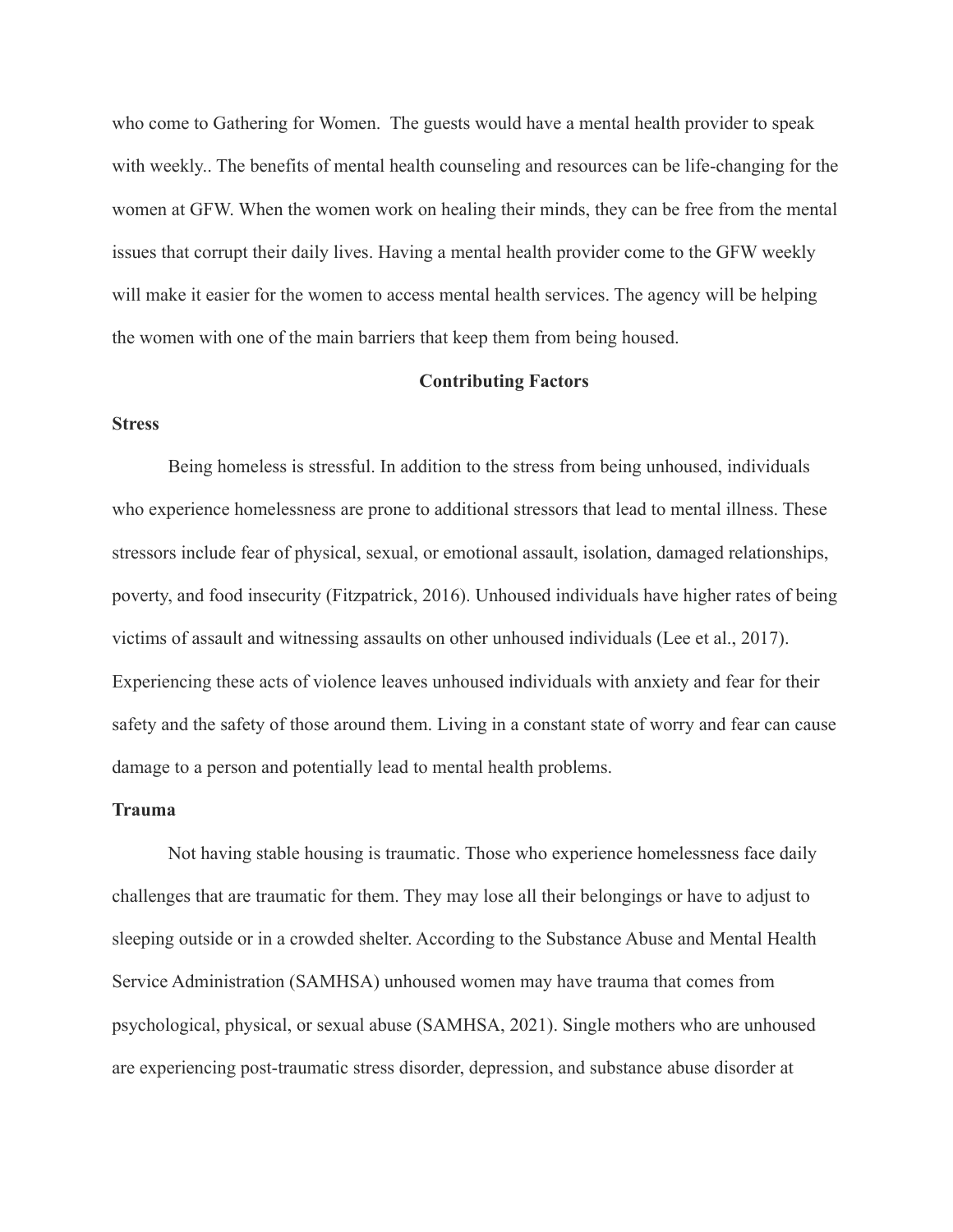higher rates than those who are housed (SAMHSA, 2021).

Unhoused individuals are often stigmatized, resulting in a traumatic experience that can cause fear and anxiety. According to the SAMHSA,

Within the larger society, people experience homelessness often are marginalized, isolated, and discriminated against. Additionally, they are highly vulnerable to violence and victimization, and re-traumatization becomes a distinct possibility. Given these concerns, it is important to understand the linkages between trauma and homelessness, and the impact on ensuring quality care. (SAMHSA, 2021).

## **Substance Abuse**

Studies have shown that substance abuse disorder can cause homelessness and complicates finding permanent housing (Polcin, 2016). According to the National Institute of Health, research consistently shows that over one-third of unhoused individuals experience substance abuse disorder (Polcin, 2016). Studies show that few services meet the needs of the unhoused population who are experiencing substance abuse disorder. Substance abuse treatment, permanent housing, and mental health services are notably lacking.

## **Consequences**

## **Deteriorating Physical Health**

Stress can lead to deteriorating physical health. Small amounts of stress are normal, but chronic stress has serious adverse effects on a person's body. According to the American Psychological Association (2018), stress affects the body, including the respiratory, musculoskeletal, endocrine, gastrointestinal, cardiac, reproductive, and nervous systems.

## **Chronic Homelessness**

Trauma is linked to chronic homelessness. According to research, individuals who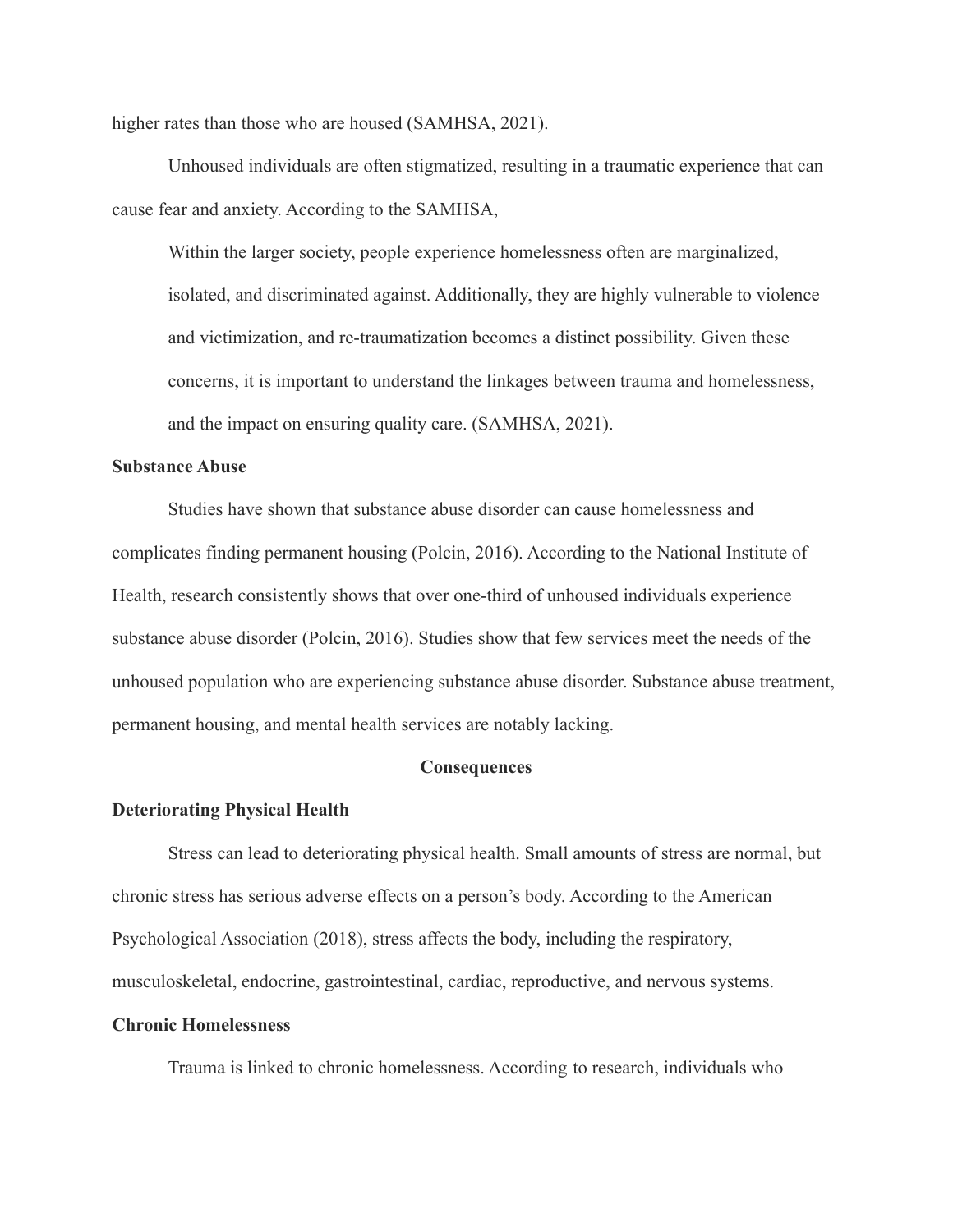experience homelessness battle trauma due to a history of being victimized multiple times (Hernandez et al., 2020). Women who experience homelessness have a tripled probability of being victims of sexual violence (Hernandez et al., 2020).

|  | <b>Problem Model</b> |
|--|----------------------|
|  |                      |

| <b>CONTRIBUTING</b>              | <b>HEALTH/SOCIAL</b>       | <b>CONSEQUENCES</b>           |
|----------------------------------|----------------------------|-------------------------------|
| <b>FACTORS</b>                   | <b>PROBLEM</b>             |                               |
| <b>Stressful life situations</b> | <b>Many unhoused women</b> | <b>Deteriorating Physical</b> |
|                                  | on the Monterey            | <b>Health</b>                 |
| <b>Trauma</b>                    | Peninsula have mental      | <b>Chronic Homelessness</b>   |
|                                  | health illness that is     |                               |
| <b>Substance Abuse</b>           | preventing them from       | <b>Poverty</b>                |
| <b>Disorder</b>                  | obtaining permanent        |                               |
|                                  | housing                    |                               |

## **Capstone Project Description and Justification**

## **Capstone Project and Purpose**

The purpose of this capstone project is to provide the guests who visit the Gathering for Women with access to a mental health professional for one on one counseling and other mental health services.. Since many of the women have mental illness, it would make it much easier for them to receive mental health treatment if they were able to receive the treatment at the Gathering for Women day center. The Gathering for Women can become offer an array of services to the clients including mental health treatment.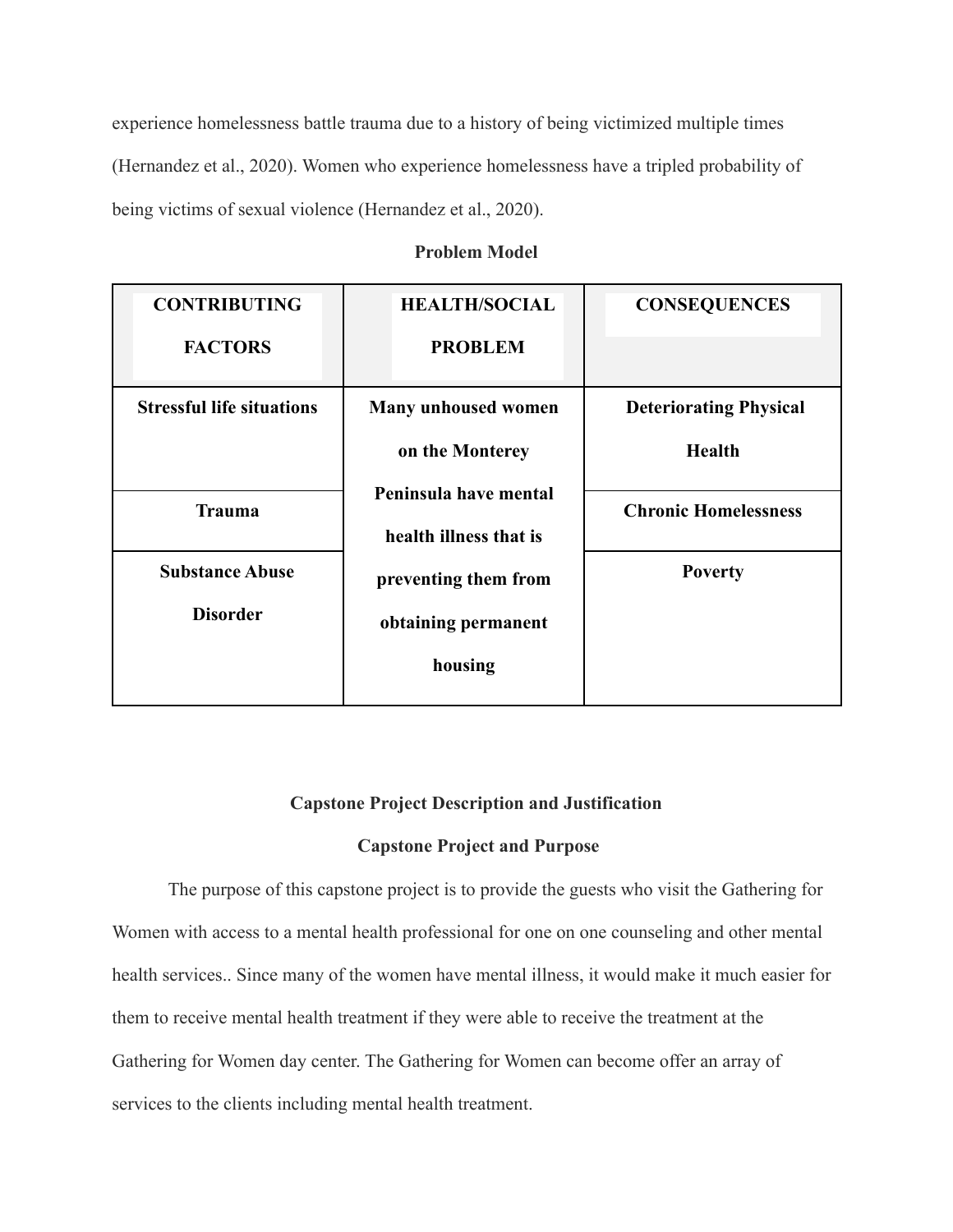## **Project Justification**

Most of us have seen someone standing on a street corner yelling obscenities into the airbut have we ever thought about how we can help that person? The U.S. Department of Housing and Urban Development (U.S. HUD, 2018) reported that on any given night, roughly 553,000 people experienced homelessness across the United States; 65% of these homeless stayed in shelters or emergency facilities and 35% of these homeless stayed in unsheltered locations, such as abandoned buildings or places unsuitable for human habitation. Homelessness, as defined by U.S. HUD (2018), is when a person does not have a fixed, regular, or adequate residence for the nighttime. U.S. HUD (2018) also estimated that 20.1% of these homeless individuals are also living with serious mental illnesses.

## **Project Implementation**

## **The Letter**

The first part of implementation process consisted of researching mental health providers in Monterey County. I did a Google search for providers in the Monterey County area. I found 25 mental health providers that I thought may be able to collaborate with Gathering for Women. My mentor approved my list before I sent out the letter. The letter was a professional document that stated that the Gathering for Women was looking for a mental health clinician to collaborate with at our day center. I mailed the 25 letters on March 17, 2022.

#### **The Survey**

The second part of my implementation was surveying the guests. I created a survey on Google Forms. I ended up printing the surveys to have the women manually fill them out since there is only one computer in each building. This made is easier to collect more surveys. The survey consisted of 13 questions. The first question was age. This is important because many of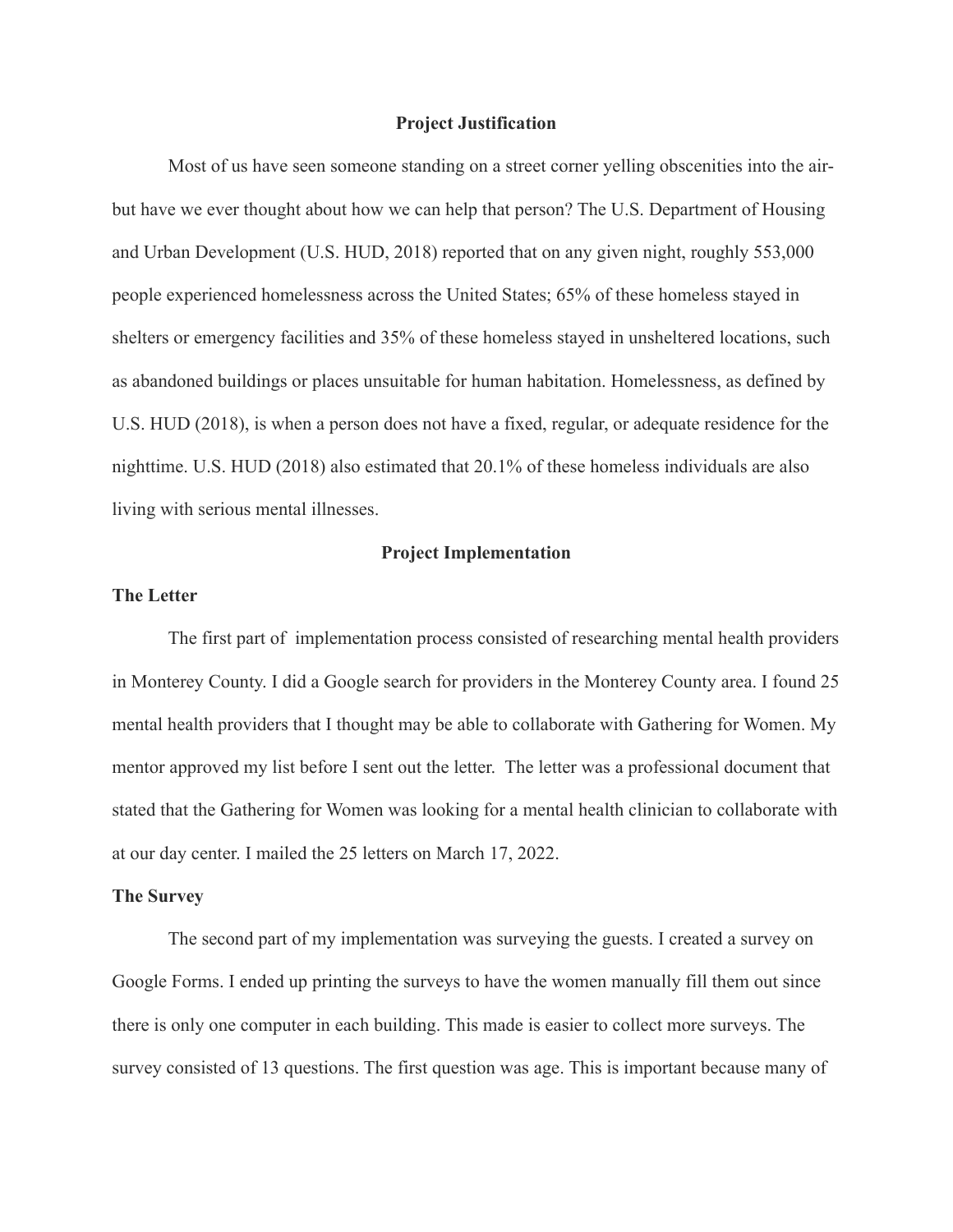the guests are senior citizens and I wanted to make sure to capture this demographic. I asked them how their mental and physical health was currently and within the last month. I asked them if they have ever been diagnosed with a mental illness or if they have family members with mental illness. When asked how they would rate their overall mental health, almost half of the women said somewhat poor. When asked if they have experienced problems with their daily life in the past 4 weeks due to emotional problems, such as feeling depressed, sad, or anxious, 81% of surveyed participants said yes. When asked how often their mental health affected their ability to get daily tasks done in the past 4 weeks, almost half of the women surveyed said very often. When asked if they have ever been diagnosed with a mental illness before over half the women said yes or they were not sure. 60% of surveyed participants have mental illness in their families. 70% of the women have seen a mental health provider in the past and 78% of the women surveyed are currently on medication for mental illness. I asked the women if they wanted to share anything else. One of the women told me that she has a stalker that causes her stress. Another women told me that her life is hard with not many friends or family. She said she felt helpless at times and that she feels suicidal most days.

#### **Assessment Plan & Expected Outcomes**

The Gathering for Women collects data on all the services that are provided to the women at the day center. When the clients have visits with the mental health provider, this will be documented in Penelope, the software that the agency uses to capture data. The number of times that the guests visit with the mental health clinician will be collected in order to see how many women are using this resource. The plan can also be assessed by surveying the women and asking them if their mental health has improved due to having regular visits with a mental health clinician.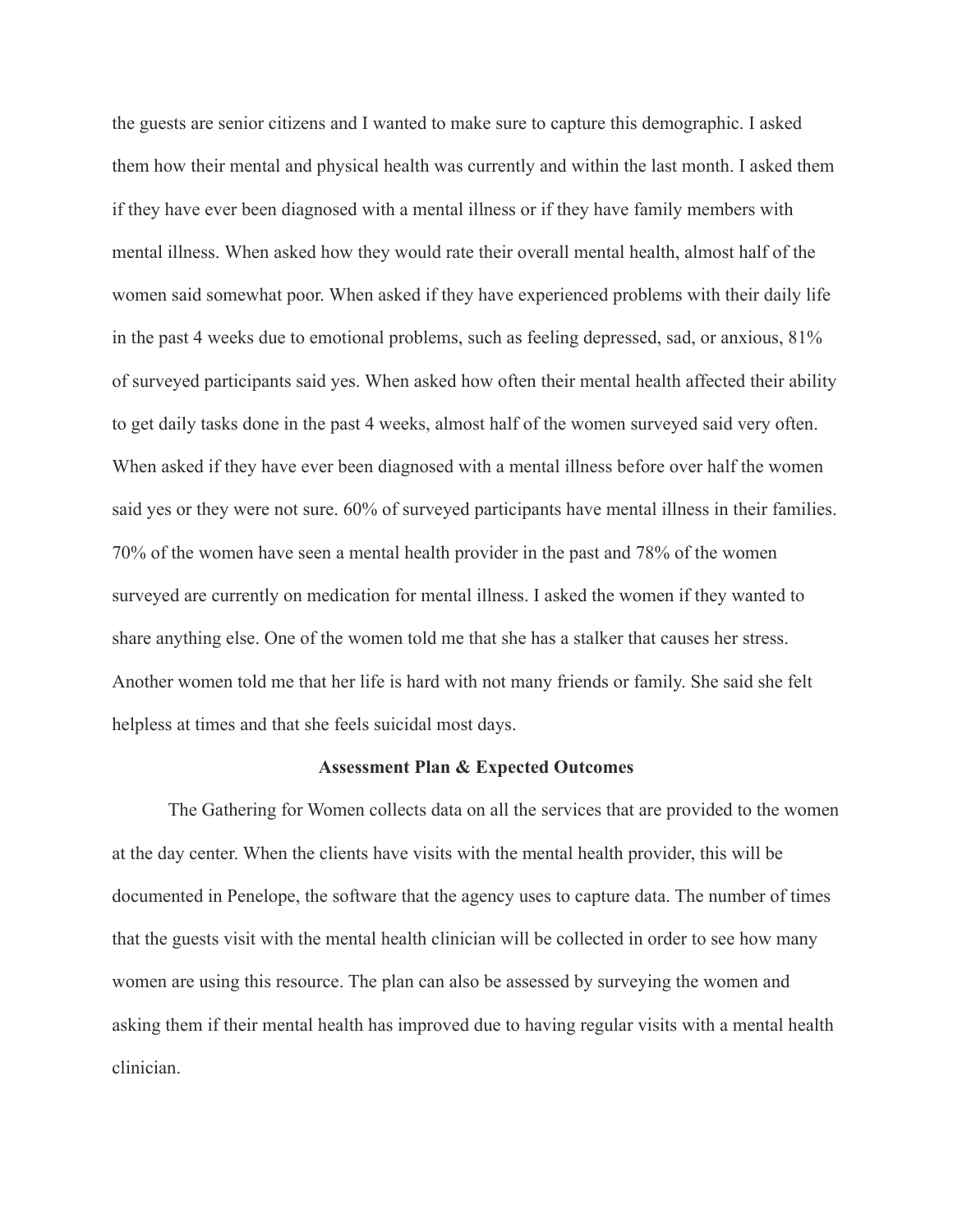The expected outcome of this capstone project is for the women to utilize the mental health program. It is expected that 2-6 women will come to the day center each week to have a one on one visit with the mental health clinician. The women will be able to be connected to other resources to help with mental illness through the provider as well. The plan to assess the outcome of this capstone project will take place after I leave the agency. This is due to the shorter amount of time that was available to carry out this project.

## **Project Results & Recommendations**

The results of this capstone project are that there is a need for mental health services and not enough mental health providers and resources available in Monterey County. I received one response from the 25 letters that I mailed out. The response I received was from a representative from the Monterey County Rape Crisis Center (MCRCC). The email stated that MCRCC was not able to collaborate with the Gathering for Women at this time. The email stated the following:

I received your letter addressed to the Monterey County Rape Crisis Center (MCRCC) requesting a partnership to have a therapist at your location one day per week. I am sorry to say that MCRCC will not be able to partner in that respect at this time. We currently have 8 therapists on staff, all of them are at full capacity, and our existing waiting list is about 40 people - all of whom are waiting an average of 2 months to be seen. If you are looking to hire someone I have a few people who might be interested in working for GFW one day per week who are already licensed and have their own practices. Another option might be to partner with Monterey County Behavioral Health who would be able to connect your guests with other resources within the county. For example, a Monterey County Behavioral Health therapist would be able to make a referral to a MCBH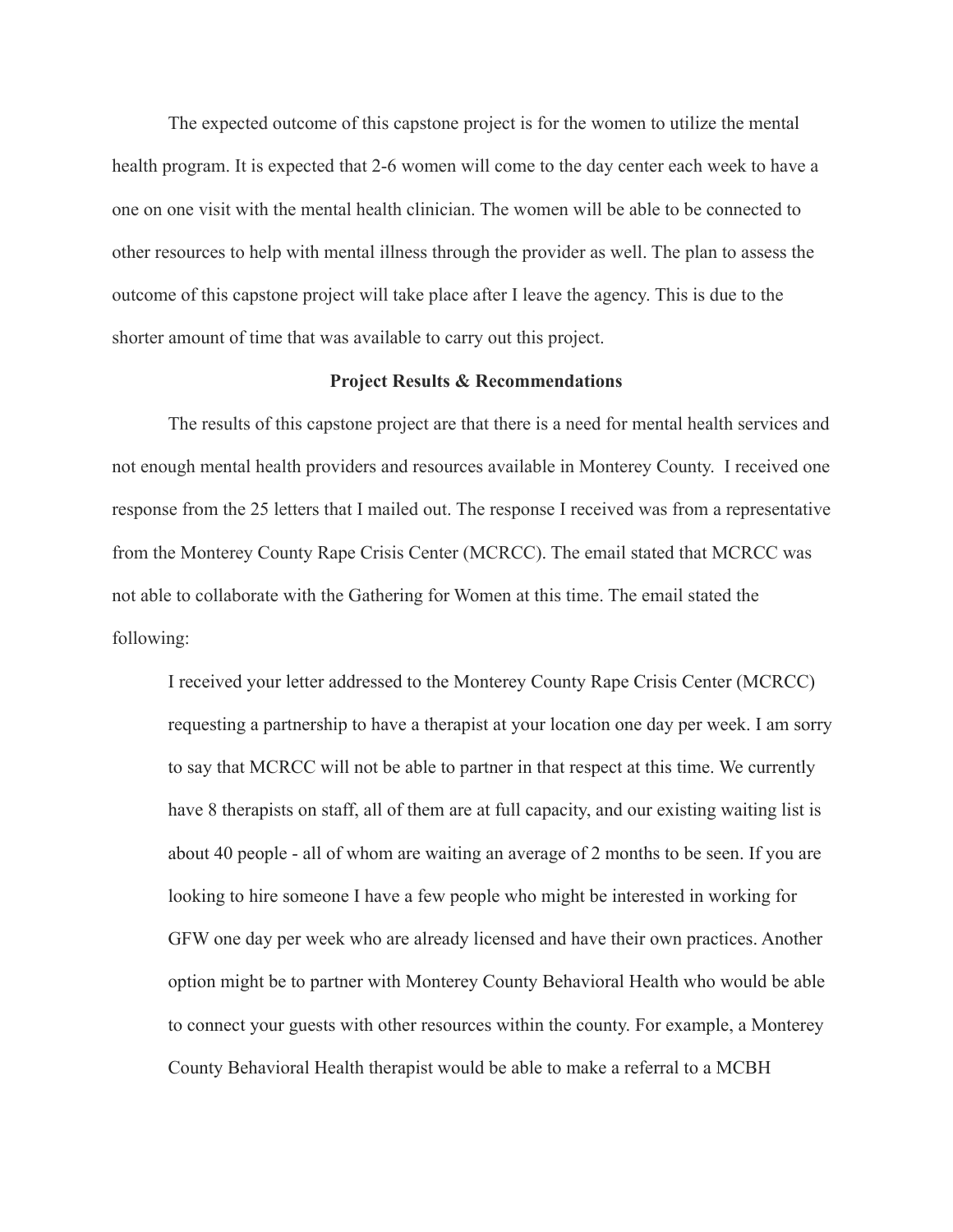psychiatrist more easily than we would at MCRCC. I'm sorry that we cannot be of more help. (MCRCC, 2022).

A letter was sent to Monterey County Behavioral Health on March 17th. At this time the agency has not received a response from them or from any of the other agencies that I contacted.

## **Conclusion**

This capstone project has proven that more mental health resources are needed. There are clearly not enough resources for all the members of our community. Gathering for Women, and other agencies need to be sure to continue to advocate and push for mental health programs.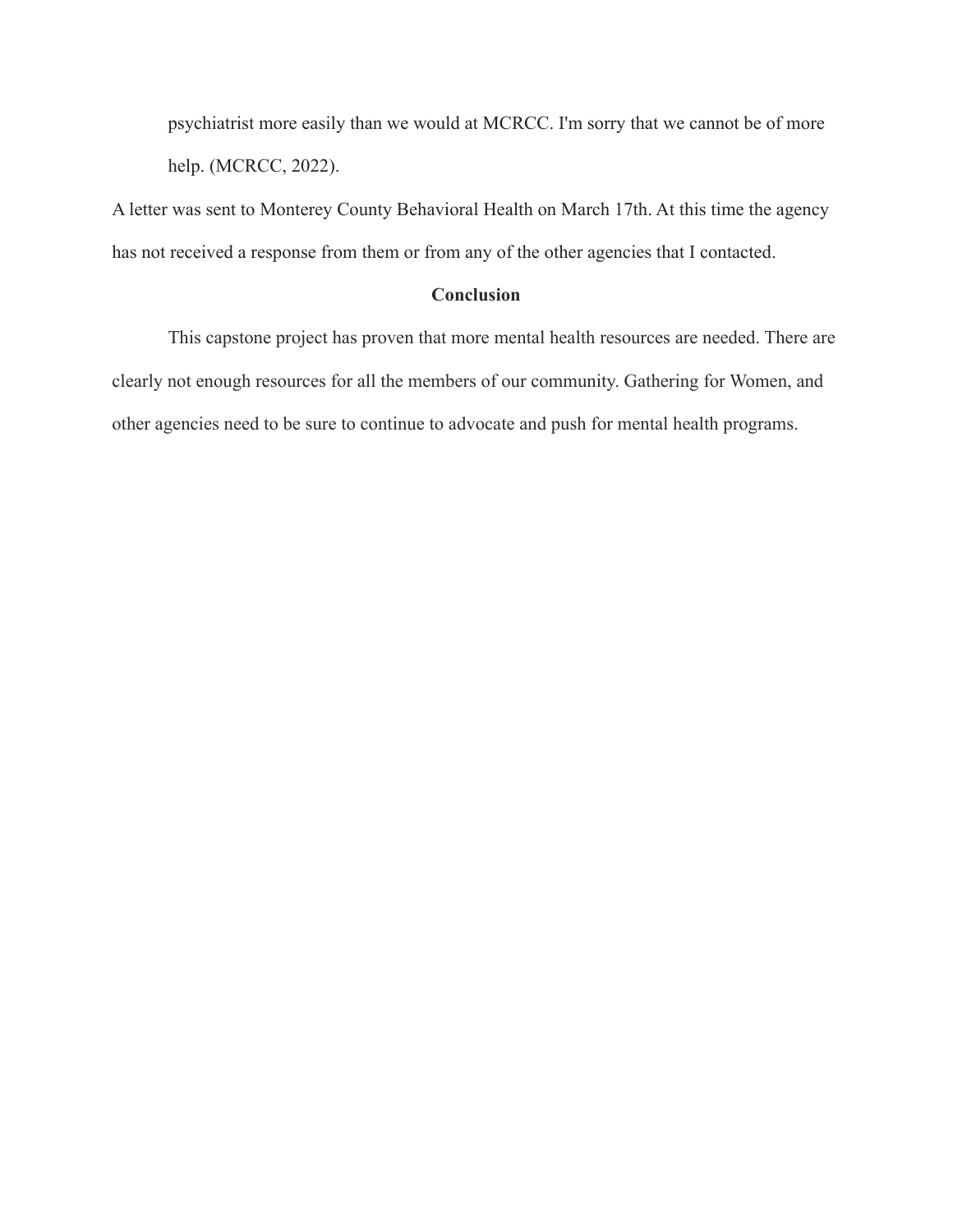## **References**

- American Psychological Association (APA). (2018). Stress effects on the body. <https://www.apa.org/topics/stress/body#>
- Fitzpatrick, K. M. (2016). How positive is their future? Assessing the role of optimism and social support in understanding mental health symptomatology among homeless adults. *Stress and Health, 33*(2), 92–101. doi:10.1002/smi.2676
- Hernandez, L., & Wiewel, B. (2020). Trauma and resiliency informed care and homelessness. [https://socialinnovation.usc.edu/wp-content/uploads/2020/03/Laura-Hernandez-Trauma-a](https://socialinnovation.usc.edu/wp-content/uploads/2020/03/Laura-Hernandez-Trauma-and-Resiliency-Informed-Care-and-Homelessness.pdf) [nd-Resiliency-Informed-Care-and-Homelessness.pdf](https://socialinnovation.usc.edu/wp-content/uploads/2020/03/Laura-Hernandez-Trauma-and-Resiliency-Informed-Care-and-Homelessness.pdf)
- Lee, K. H., Kim, J. S., Roh, S., Moon, S. S., Bukonda, N., & Hines, L. (2017). Mental health, substance abuse, and suicide among homeless adults. *Journal of Evidence-Informed Social Work, 14*(4), 229–242. doi:10.1080/23761407.2017.1316221
- Polcin, Douglas, L. (2016). Co-occurring substance abuse and mental health problems among homeless persons: Suggestions for research and practice. *Journal of Social Distress and the Homeless.* doi: [10.1179/1573658X15Y.0000000004](https://dx.doi.org/10.1179%2F1573658X15Y.0000000004)
- Substance Abuse and Mental Health Service Administration (SAMHSA). (2021). Homeless resources: Trauma.

<https://www.samhsa.gov/homelessness-programs-resources/hpr-resources/trauma>

U.S. Department of Housing and Urban Development (U.S. HUD). (2018). The 2018 annual homeless assessment report (AHAR) to Congress part 1: Point in time estimates of MENTAL HEALTH AND HOMELESSNESS 26 homelessness. <https://www.hudexchange.info/resources/documents/2018->